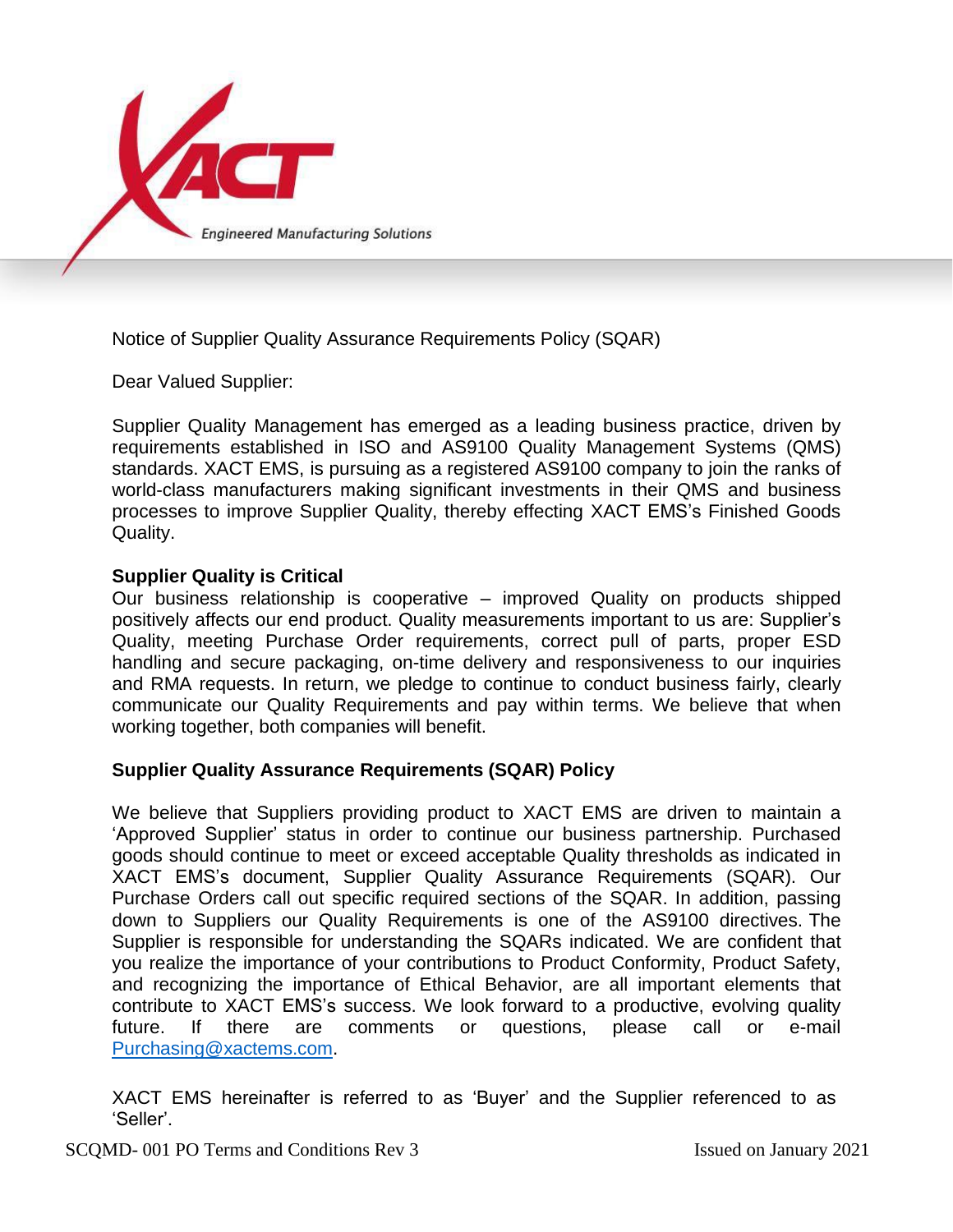

Definitions:

• 'Shall' and 'Must' express mandatory requirements

• 'Should' expresses a recommendation or advice on implementing said requirement. Buyer encourages these recommendations or best practices be followed.

- 'May' expresses a permissible practice or action, and
- 'Will' expresses a provision or intention in connection to the requirement.

# **General Supplier Requirements**

Requirements for documenting (forms, reports, tests) are cited within that relative section. All certificates, documents, forms, and reports are to be legible, electronic or in permanent ink, and submitted in English to Buyer's Purchaser identified on the Purchase Order. Records associated with PO deliverables shall be maintained for a minimum of seven (7) years.

The Supplier shall be responsible for complying with Quality System requirements and for meeting Quality performance expectations. Failure to comply with Quality System requirements or to achieve an acceptable Quality performance level may result in an on-site audit or additional source inspection.

# **1) Supplier Quality System Review**

Buyer shall be responsible for monitoring Supplier performance to ensure compliance to Quality Requirements. Initial and subsequent periodic review of the Supplier's Quality System may be performed at the option of Buyer.

Objective evidence of Supplier's compliance either by submittal of objective evidence, or evidence of a third-party accreditation, may be acceptable, but will not preclude the use of an on-site evaluation or other review methods determined by Buyer. Seller's system shall be subject to audit by Buyer. At its discretion, Buyer may honor qualified second or third-party audits, provided the scope of the performed audit correlates with the type of product service being provided to Buyer.

# **2) Quality System Program Requirements**

Seller's Quality Systems Program for Quality Assurance in Design/Development, Production, Installation, and Services contracted by this PO shall be controlled by a documented 'Quality Systems Program' that complies with AS9100, ISO 9001 or an equivalent program accepted by Buyer. Contact Buyer's Quality Manager with questions.

Quality Program Requirement compliance with the provisions of this clause in no way relieves the Seller of the final responsibility to furnish acceptable supplies or services. Seller's system shall be subject to audit by Buyer and/or Buyer's Customer. Supplier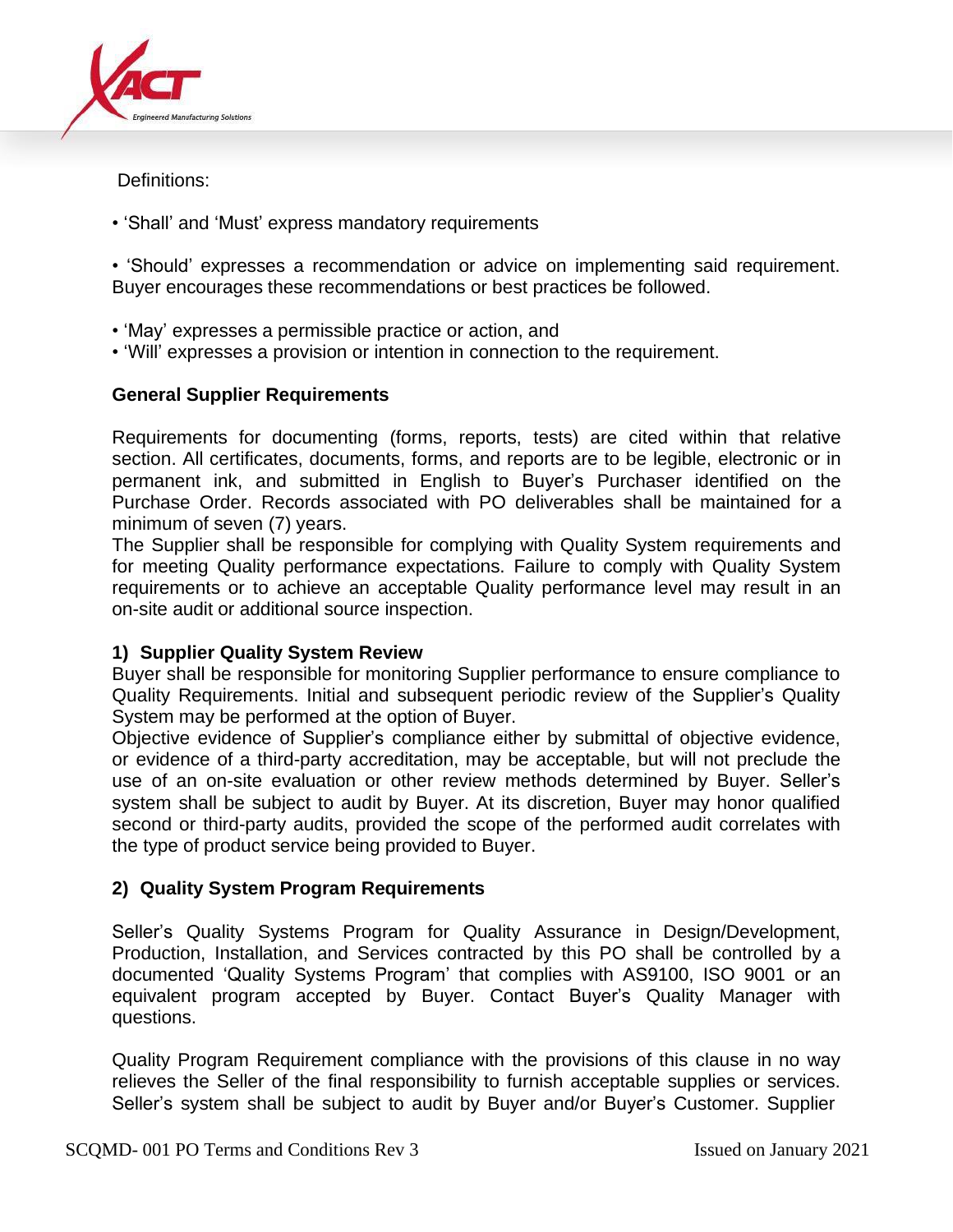

shall also convey the importance of their personnel's contributions to product conformity, product safety, and recognizing the importance of ethical behavior; these are flow-down requirements of the AS9100 International Quality System Standard.

## **3) Supplier Quality Program Requirement:**

Department of Defense Contract Seller agrees to provide and maintain a quality assurance program which is in conformance with Military Specifications: MIL-Q-9858 entitled "Quality Program Requirements" and MIL-STD-45662 entitled "Calibration System Requirements". Any revisions or amendments to these specifications in place at the time of PO contract shall be controlling, notwithstanding the release of any revisions or amendments after the time of contract. 1

## **4) Inspection and Test Quality System**

Seller shall provide and maintain a system that complies with AS9003 Inspection and Test Quality System to ensure the inspection, conformity and airworthiness of products are maintained. The provisions of this clause in no way relieve the Seller of the final responsibility to furnish acceptable supplies or services. The system shall be subject to audit by Buyer. Records associated with PO deliverables shall be maintained for a minimum of seven (7) years.

## **5) Right of Access**

Buyer shall reserve Right of Access by Buyer, their customer, and regulatory authorities to the applicable areas of all facilities, at any level of the supply chain involved in the Purchase Order and all applicable records involved in the Purchase Order. Records associated with PO deliverables shall be maintained for a minimum of seven (7) years.

## **6) Buyer Source Inspection**

All items covered by this PO may require inspection, by Buyer, at Supplier's facilities prior to shipment. Supplier agrees to furnish, at no cost to Buyer, acceptable facilities and equipment necessary to perform the required inspections. Evidence of Source Inspection shall accompany each shipment of goods or material.

Note: When requesting Source Inspection, notify Buyer's Purchaser referenced on this PO at least seven (7) business days in advance. Supplier must obtain sign-off by Buyer Quality Representative on the shipping document prior to shipment of material. Failure to do this may result in rejection of the material by Buyer's Receiving Inspectors.

## **7) Buyer In-Process Inspection**

All items covered by this PO are subject to surveillance by Buyer, to include but not limited to, the Supplier's procedures and facilities. Supplier also agrees: to provide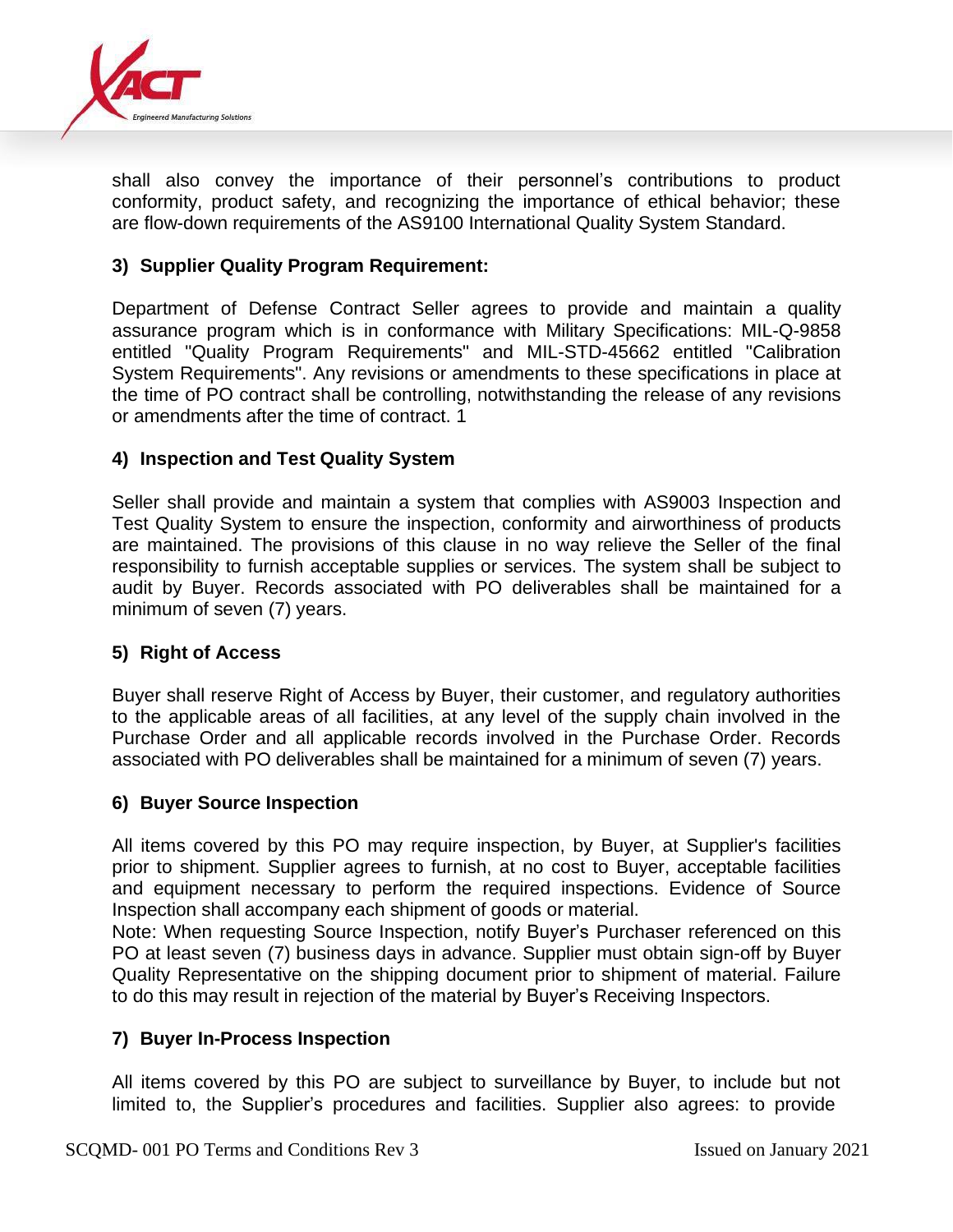

acceptable facilities and equipment to allow Buyer to conduct surveillance; supply data as needed to fulfill the surveillance function and to perform testing as required by applicable documentation.

## **8) Supplier Deviation or Waiver**

All departures from drawings, specifications or other PO requirements must be recorded and reported on either the Supplier's or Buyer's deviation or waiver form or as stated on the PO.

Disposition of these departures must be approved by the Buyer's Quality Manager prior to shipment. Records associated with PO deliverables shall be maintained for a minimum of seven (7) years.

## **9) Design/Engineering**

Buyer may request seller to Design/Engineer a product to accommodate end user's requirements. During Design process seller shall require approval from the buyer to communicate directly. Buyer may request to sign confidentiality agreement and/or other possible documentation.

At the end of the project seller shall submit Design requirements, Spec sheet, Drawings, 3D models to the buyer. All design documents will be proprietary to XACT unless otherwise specified in contract agreement.

Seller shall maintain all documents for a minimum of seven (7) years.

## **10) Supplier's Controlled Products**

The initial shipment on this PO shall be accompanied by one (1) legible and reproducible copy of applicable specifications and/or drawings. Records associated with PO deliverables shall be maintained for a minimum of seven (7) years.

## **11) Protection of ESD-Sensitive Part Numbers**

Seller shall implement an electrostatic discharge control (ESD) program in accordance with ANSI/ESD-S20.20 or equivalent. Product shall be processed in a manner to protect from ESD damage. Product packaged for shipping shall be labeled to alert all handlers that the devices require special handling.

#### **12) Identification of Limited-Shelf-Life Material**

Seller shall identify each item, package, or container of limited-shelf-life material with the cure or manufacturer date, storage temperature and special handling conditions. In addition to the normal identification requirement of name, part or code number,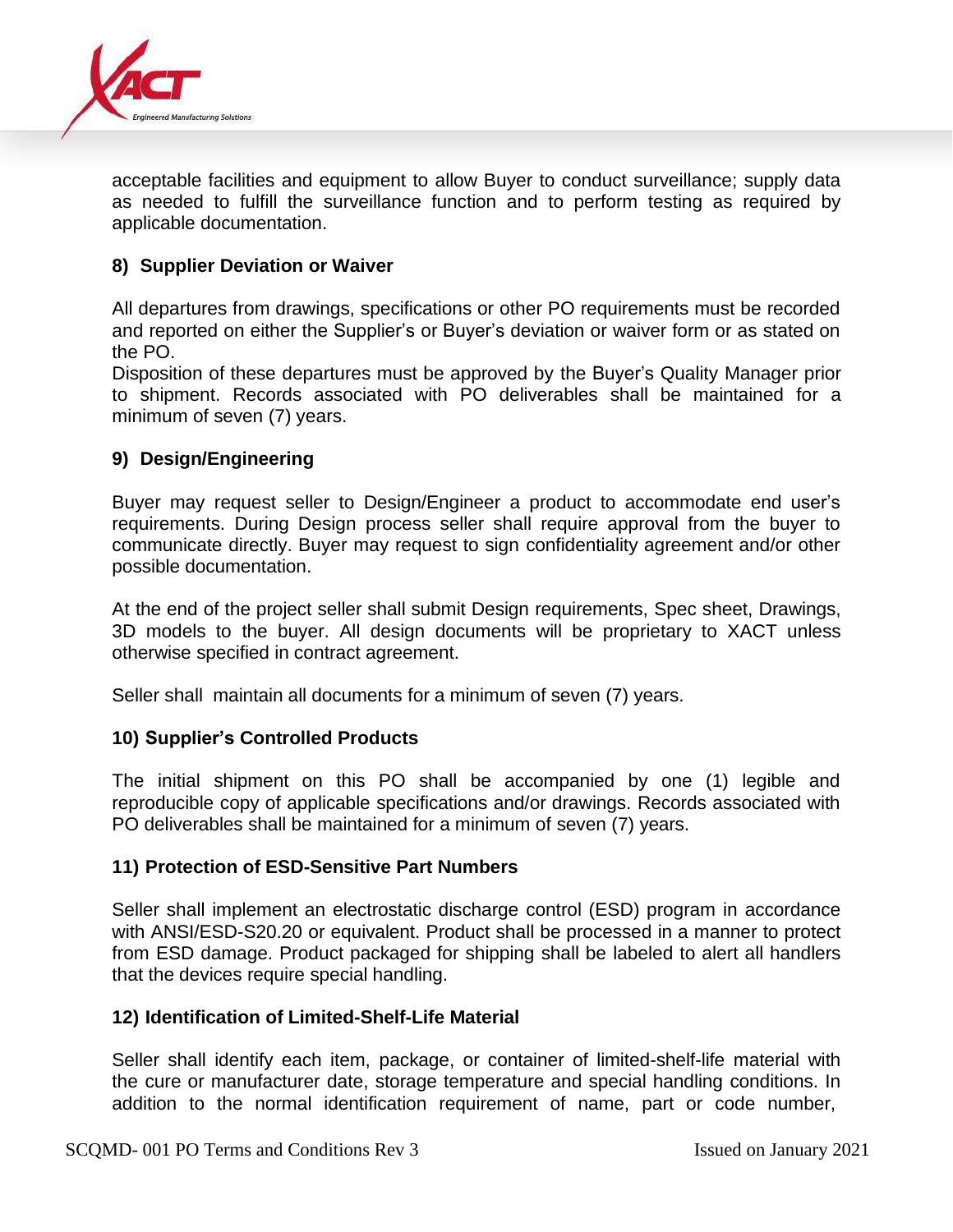

specification number, type, size, quality and manufacturing recommended shelf life. This identification, including special handling conditions, shall be recorded on the Certifications and Shipping documents for the PO material.

## **13) Supplier Re-Approval Process**

Supplier approval shall be re-evaluated at Buyer's discretion. Approval shall be subject to Buyer's Supplier Quality Analysis regarding the Supplier's quality performance history and/or any significant changes in the Supplier's Quality System. It is the responsibility of the Supplier to provide Buyer a written statement of any changes in the Supplier's management, ownership, location/address and/or Quality System. Any of these changes may require Buyer Quality re-approval. This notice shall be sent to the Buyer Purchasing Department (Purchasing@xactems.com). Upon receipt of written notification, Buyer shall determine what types of approval activities are required.

#### **14) Supplier Performance Requirements**

1) On-Time Delivery It is expected Products shall be provided no later than dock date established on the Purchase Order. The Supplier's Performance for On-Time Delivery shall be evaluated and deliveries earlier than seven (7) business days and later than one (1) business day of the established Purchase Order date may adversely affect Supplier Rating and status as an "Approved Supplier".

2) Product Quality It is expected Product and/or Services provided shall be 100% free of defects and be compliant with all applicable Material and Performance Requirements. Supplier's Quality Acceptance Performance shall be evaluated (number of lots of rejected / total number of lots received) and acceptance rates of less than 98.5% could adversely affect the Supplier's rating and status as an 'Approved Supplier'.

#### **15) Certificate of Compliance: Material Conformance**

Each shipment shall be accompanied by a legible and reproducible Certificate of Compliance to Material Conformance, commonly known as a Certificate of Compliance or CoC. Records associated with PO deliverables shall be maintained for a minimum of seven (7) years. At a minimum, a CoC shall include a Statement:

1. The items being procured were produced from material which the Seller has available for examination,

2. Seller has available specific data or other objective evidence that the Part Number conforms to the applicable specifications called out in the PO and that this information shall be made available for review by Buyer; examples: revision, drawings, Supplier Quality Assurance Requirements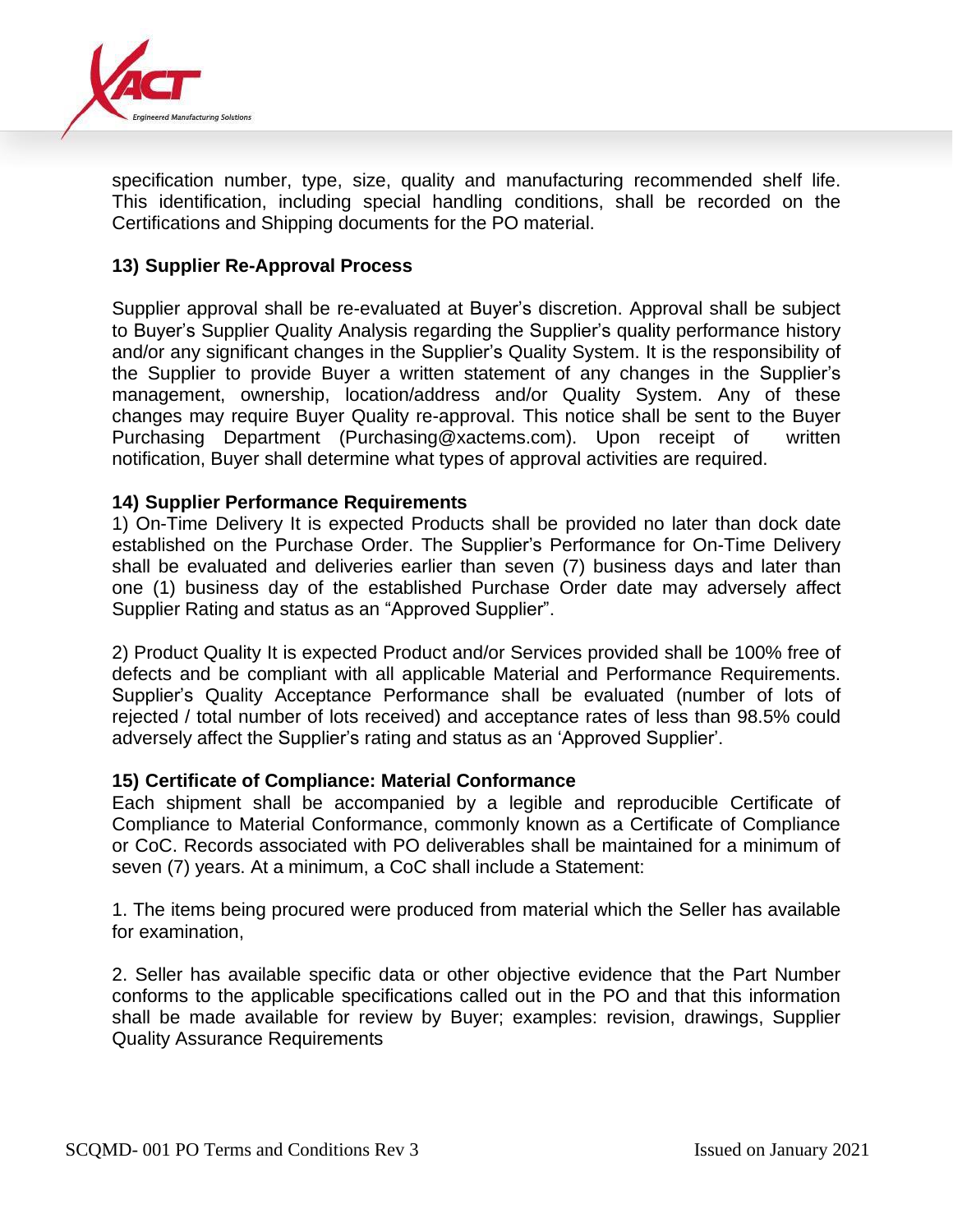

3. If Buyer-supplied material shall be used in the manufacture of the items, the CoC shall include a statement that the material supplied was used in the manufacturer of the items in the manner required by the applicable drawings and/or specification(s)

- 4. For Part Number(s) per shipment not per piece
- 5. For partial or complete shipments

6. Between the CoC and the Packing Slip, which may be the same form or two separate forms, the following shall be included:

- a. Supplier Name and Address
- b. Supplier Contact Information
- c. Supplier Reference Number
- d. Date of Shipment
- e. Compliance Statement
- f. Authenticator's Title and Signature
- g. Purchase Order
- h. Part Number
- i. PN Revision as applicable
- j. Part Quantity Shipped
- k. Part Quantity Backordered
- l. Serial Number label data as applicable
- m. Date/Lot Code as applicable,

n. Dates of Expiration of Rubber, Consumables if not indicated on packaging It is acceptable to reference and/or include the Packing Slip within the CoC.

## **16) Certificate of Compliance: Special Process**

Each shipment shall be accompanied by a legible and reproducible Certificate of Compliance: Special Process which defines the process(es) including but not limited to: soldering, surface preparation and treatment, heat treatment, welding, non-destructive testing processes (etc); the applicable specification(s) to which the item(s) are procured or processed, and the identity of the processor(s) used.

Each process used shall be listed on the Certificate in sufficient detail to permit Buyer verification. Processed items that are serialized shall have the serial numbers listed in the Certificate. Records associated with PO deliverables shall be maintained for a minimum of seven (7) years.

## **17) Traceability of Materials**: **General**

General Seller shall maintain traceability information on file of all materials, parts and assemblies used in fabricating the product. Traceability records shall be maintained by the Seller for a period of seven (7) years.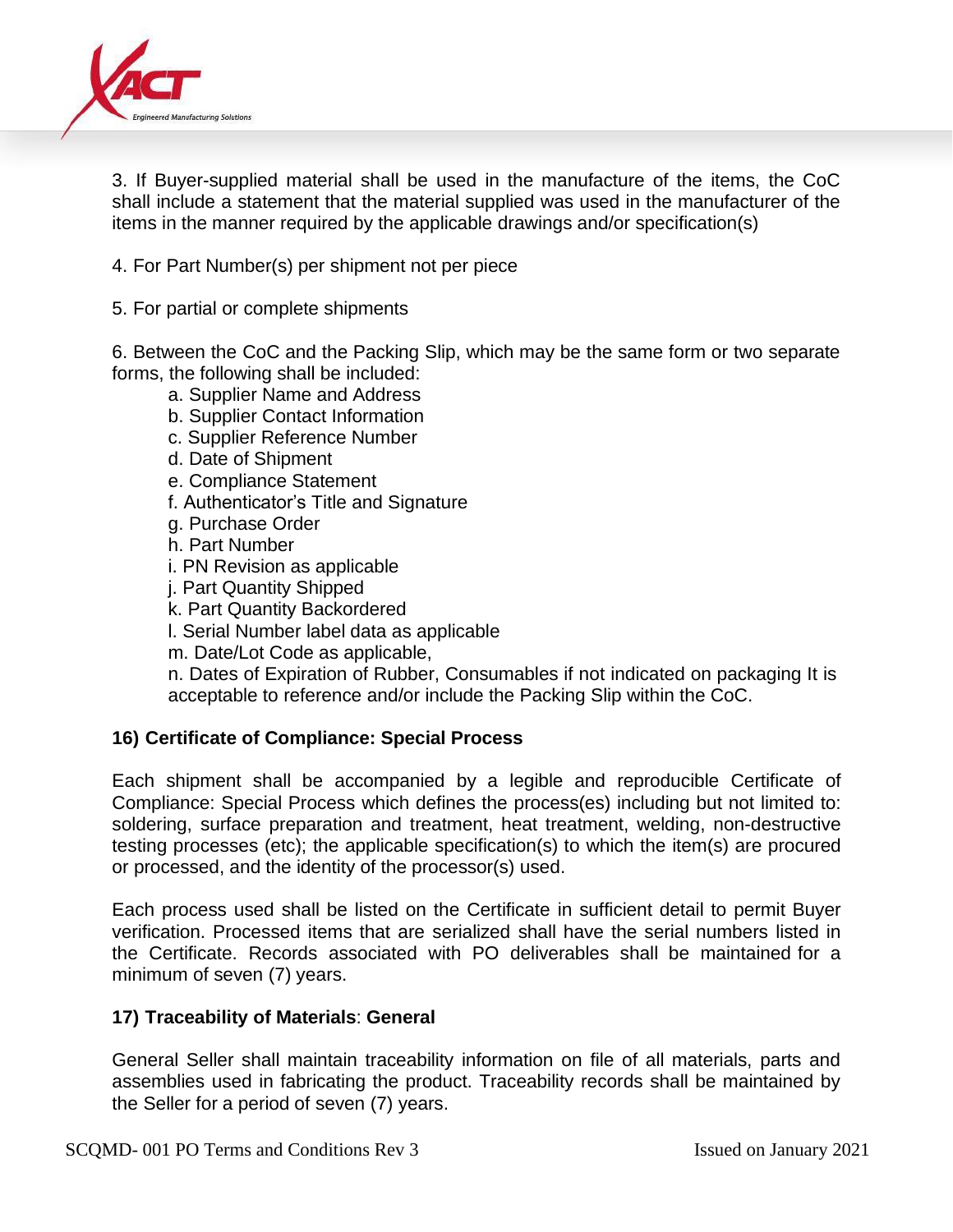

## **Traceability to Raw Material:**

All items fabricated under this PO shall be traceable to Raw Materials used. All traceability and inspection records must be identifiable upon request or audit by Buyer or their Customer Representatives. Records associated with PO deliverables shall be maintained for a minimum of seven (7) years.

1) Raw Materials used shall be identified by lot number as well as material type, specification, heat number, etc., and shall be identifiable with lot of Raw Material used.

2) All material fabricated by the Seller in one lot shall be identifiable to that lot when supplied to Buyer. When the Seller is combining material fabricated in two or more lots to fulfill PO Requirements, these materials shall be segregated and identifiable to the lot in which it was fabricated.

## **Lot Control**

Lot Control shall be required. Lot number/date code shall be identified on the outside of intermediate and/or unit packages. When more than one lot/date codes are shipped together, individual lot/date codes shall be segregated and identified on the outside of the intermediate packages. Records associated with PO deliverables shall be maintained for a minimum of seven (7) years.

## **Counterfeit Material or Parts**

The term Material, as used in this clause, includes, but is not limited to raw material, parts, components, sub-assemblies, assemblies, and end product. The term New, as used in this clause, refers to Original Equipment Manufacturers (OEMs), Original Component Manufacturers (OCMs), Material previously unused or composed exclusively of previously unused Material, allowing for conventional use including, but not limited to integration, installation, assembly, test, burin, training, troubleshooting, and rework as required.

The term Counterfeit Materials means Material salvaged, produced or altered to resemble 'goods' without authority or right to do so, with the intent to mislead or defraud by presenting the goods as 'New Material'. Unless otherwise stated, Supplier shall deliver fully warranted New Material under this clause; Supplier shall not deliver Counterfeit Material to XACT EMS. Supplier represents and warrants that all electrical parts delivered under any XACT EMS Purchase Order (PO) are obtained from OEMs, OCMs, or their authorized dealers. If electronic parts cannot be obtained from

OEMs, OCMs, or their authorized dealers and must be procured from alternative source(s), Supplier shall obtain XACT EMS's written approval before making such procurements. In these instances, Supplier shall employ, or cause to be employed, inspection, testing and authentication processes reasonably designed to detect and avoid Counterfeit Material and shall provide written description of Seller's detection and avoidance processed to XACT EMS on or before delivery. Supplier shall immediately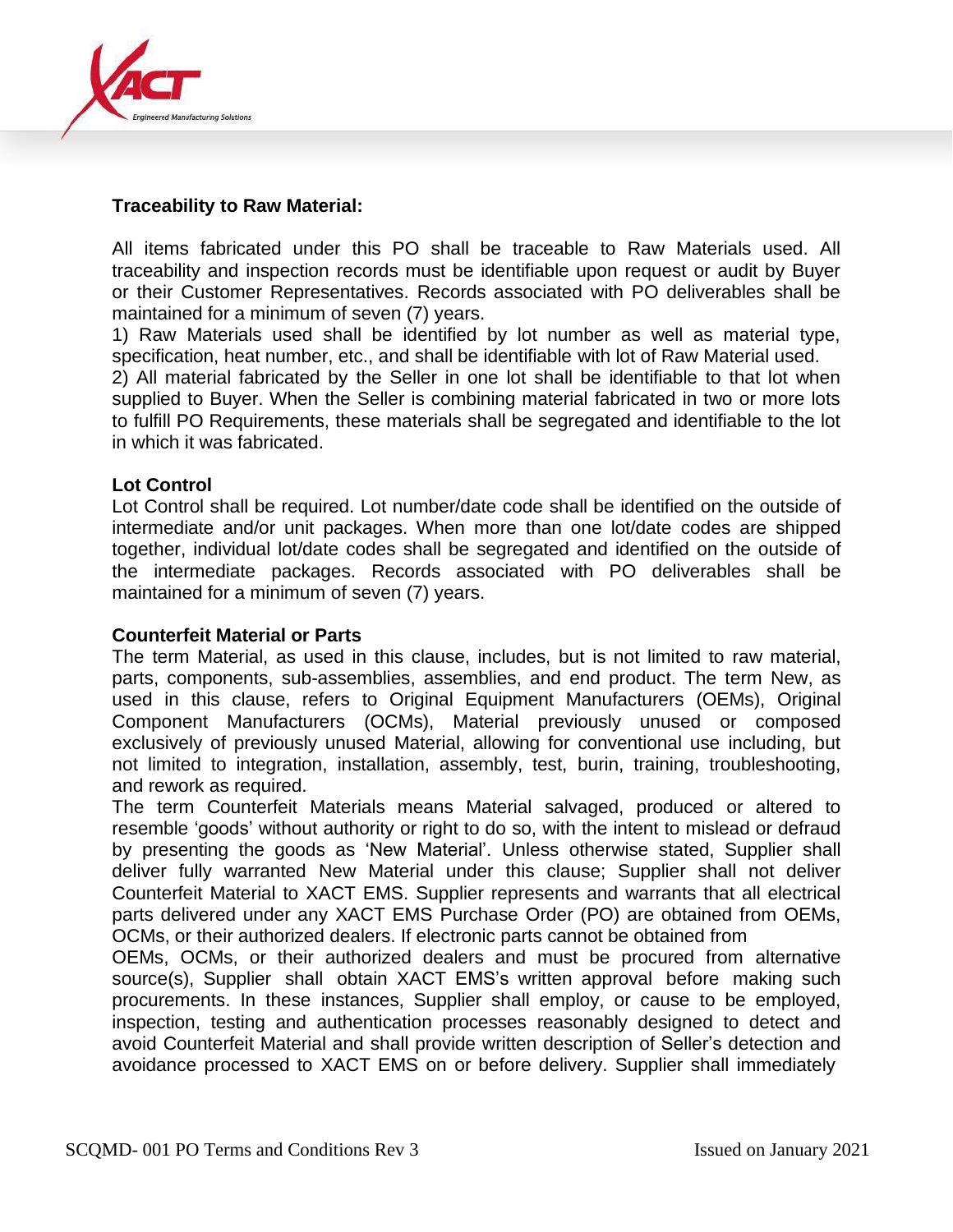

notify XACT EMS's Buyer when Material is found or suspected to be Counterfeit Material. Notice must be in writing and must be provided to Buyer within 10 days of discovery. Upon request, Supplier shall provide OEM/OCM documentation that enables traceability of Affected Material to the applicable OEM/OCM. Should any Material delivered against a XACT EMS PO be found to include Counterfeit Material, Supplier shall, at their expense, promptly replace such Counterfeit Material with genuine parts conforming to the PO. Notwithstanding any other provision in the PO, Supplier shall be liable for all costs relating to the removal and replacement of Counterfeit Material, including, without limitation, XACT EMS's cost of removing Counterfeit Material, of installing replacement New Material and of any testing/corrective action necessitated by said replacement. The remedies contained in this paragraph are in addition to any remedies XACT EMS may have by law, equity or under other provisions of the PO.

## **18) First Article**

First Articles shall be accepted by Buyer prior to production via Buyer's established Quality Assurance procedures unless written authorization to proceed is given by Buyer. Seller agrees to provide objective evidence of conformance with all applicable requirements prior to acceptance of First Article(s) by Buyer. Refer to AS9102 Aerospace First Article Inspection.

## **19) Sampling**

A Supplier shall use Sampling plans when historical records indicate that a reduction in inspection can be achieved without jeopardizing the level of quality. The Supplier may employ sampling inspection in accordance with nationally accepted or Customerrequired standards. Records associated with PO deliverables shall be maintained for a minimum of seven (7) years.

## **20) Configuration Data List**

Seller shall furnish subassembly Configuration Data List (CDL) for each top end item assembly delivered. The CDL shall list the installed serialized assemblies by Part Number, Serial Number, and drawing Revision Level. The CDL may list multiple top end items (i.e. spreadsheet).

## **21) Test Reports**

Each shipment must be accompanied by one (1) legible and reproducible copy of actual Test Reports, as indicated below, identifiable with the material submitted. Reports shall contain the chemical and/or physical properties of the purchased material. Reports shall also contain the signature and title of an authorized representative of the agency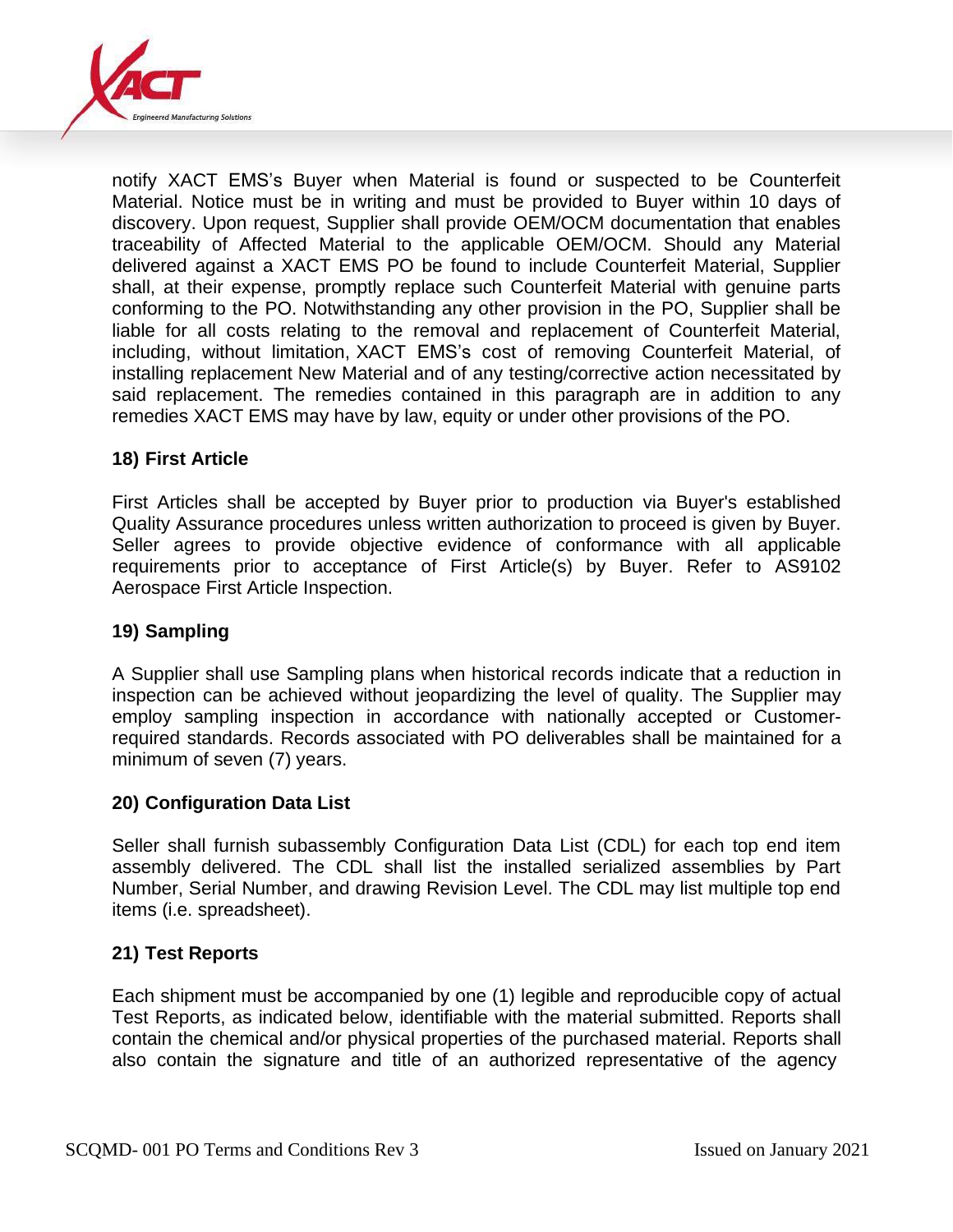

performing the tests and shall assure conformance to specification requirements. Records shall be maintained for a minimum of seven (7) years.

# **22)Functional Test Certification**

Each shipment shall be accompanied by one (1) reproducible copy of the Seller's Functional Test Certification. The Certification shall be identifiable to the delivered material (shipment) for which the test reports are on file and available for examination. These reports shall contain the signature and title of the authorized representative of the agency performing the test and must assure conformance to specification requirements. Records shall be maintained for a minimum of seven (7) years. Pressure or Leak Tests Each shipment must be accompanied by one (1) legible and reproducible copy of actual test results identifiable with test parameters and product submitted. Reports shall contain the signature and title of an authorized representative of the agency performing the tests and shall assure conformance to specification requirements.

#### **23) Certificate of Calibration:**

When deliverable inspection and/or test equipment shall be part of this PO, the Seller shall furnish a Certificate of Calibration (traceable to NIST) for each piece of inspection and/or test equipment. When the inspection and/or test equipment shall be part of a system, then the Seller may furnish one Certificate of Calibration covering the total system, including indication of compliance to applicable requirements as defined in ISO 10012-1, Quality Assurance Requirements for Measuring Equipment. Records shall be maintained for a minimum of seven (7) years. The seller shall issue as found calibration and as left calibration (before after readings),

## **24) Standard Inspection System**

Seller agrees to maintain an inspection system adequate to ensure that goods shipped under this contract meet all of the applicable requirements. Seller agrees that this system will also provide for the maintenance of records and data of all inspections and tests performed and agrees to make such records available for examination and verification by Buyer upon request. Records associated with PO deliverables shall be maintained for a minimum of seven (7) years.

1. General

Seller shall provide and maintain an inspection system acceptable to Buyer. Seller's system shall be subject to an audit by Buyer. The procedures shall be clear, concise and adequate to fulfill the requirements of this PO. The system shall provide sufficient controls, records and inspections to assure compliance to Contract or PO requirements. The System shall have a method to obtain and provide written (documented) Corrective Action. Records shall be maintained for a minimum of seven (7) years.

2. Non-Conforming Material

SCQMD- 001 PO Terms and Conditions Rev 3 Issued on January 2021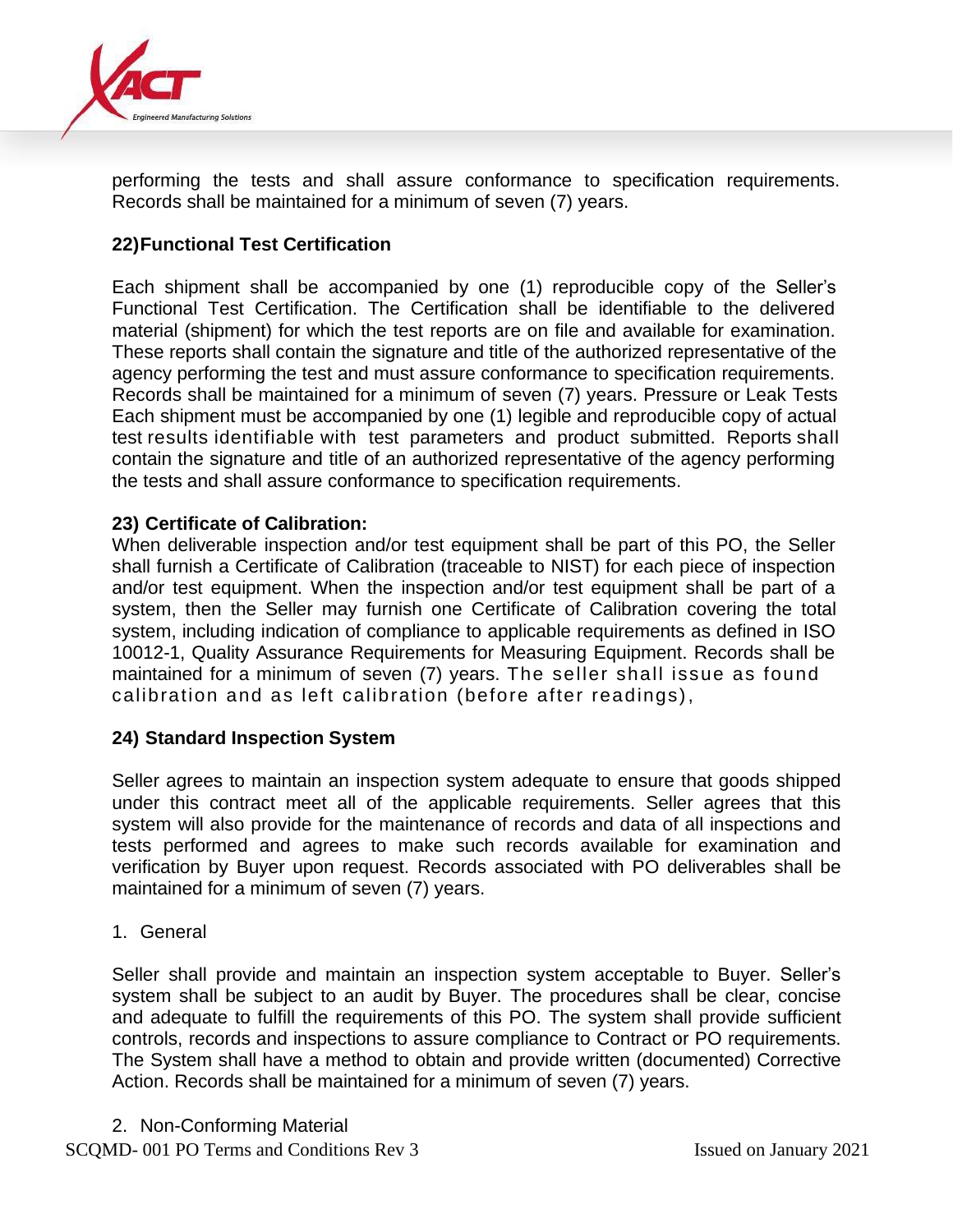

Material Review Board authority shall not be granted for items designed by Buyer. The system shall provide for identification and control of Non-Conforming hardware or materials and for a method of obtaining Corrective Action. Seller shall provide immediate notification, in writing, of suspected problems with previously delivered product. This notification shall be sent to Buyer's Quality Manager and Purchaser. Records shall be maintained for a minimum of seven (7) years.

#### 3. Notification of Changes

Seller shall notify Buyer whenever there has been a change in ownership, top management, head of quality department, facility location, major Supplier or process used on the item being delivered on the Purchase Order. Records shall be maintained for a minimum of seven (7) years.

#### 4. Flow Down of Requirements

Seller shall flow down to sub-tier Suppliers the applicable requirements of the Purchasing Order documents, including any key characteristics (when identified) and required Quality Provisions. Advise that Records shall be maintained for a minimum of seven (7) years. Revision Control For all POs, unless otherwise specified, the Seller must use the latest Revision level of all applicable specifications to drawings that are in effect at the time the PO is issued.

## **25) Nonconforming Material**

Suppliers shall begin containment action immediately upon discovery/notification of nonconformance. If product may have escaped the facility and shipped to Buyer, the Supplier shall immediately notify their respective Buyer's Purchaser. For product that has been found or suspected discrepant prior to shipment, all requests for approval for repair or to be 'used-as-is' must be submitted to Buyer's Purchaser for approval and held at Supplier's location pending receipt of documented Buyer-approval prior to further processing of or shipping of the nonconforming product. Nonconforming products identified at a Supplier's facility or returned from Buyer's facility shall be analyzed to determine the cause(s) of the nonconformance. For all nonconformances returned from Buyer, the Supplier shall submit a formal Corrective Action Report within seven (7) business days from receipt of the Buyer Supplier Corrective Action Request (SCAR). Failure to respond to a SCAR may result in punitive action up to and including removal and/or suspension from Buyer's Approved Supplier List (ASL). Records associated with PO deliverables shall be maintained for a minimum of seven (7) years.

#### **26) Resubmittal of Rejected Material**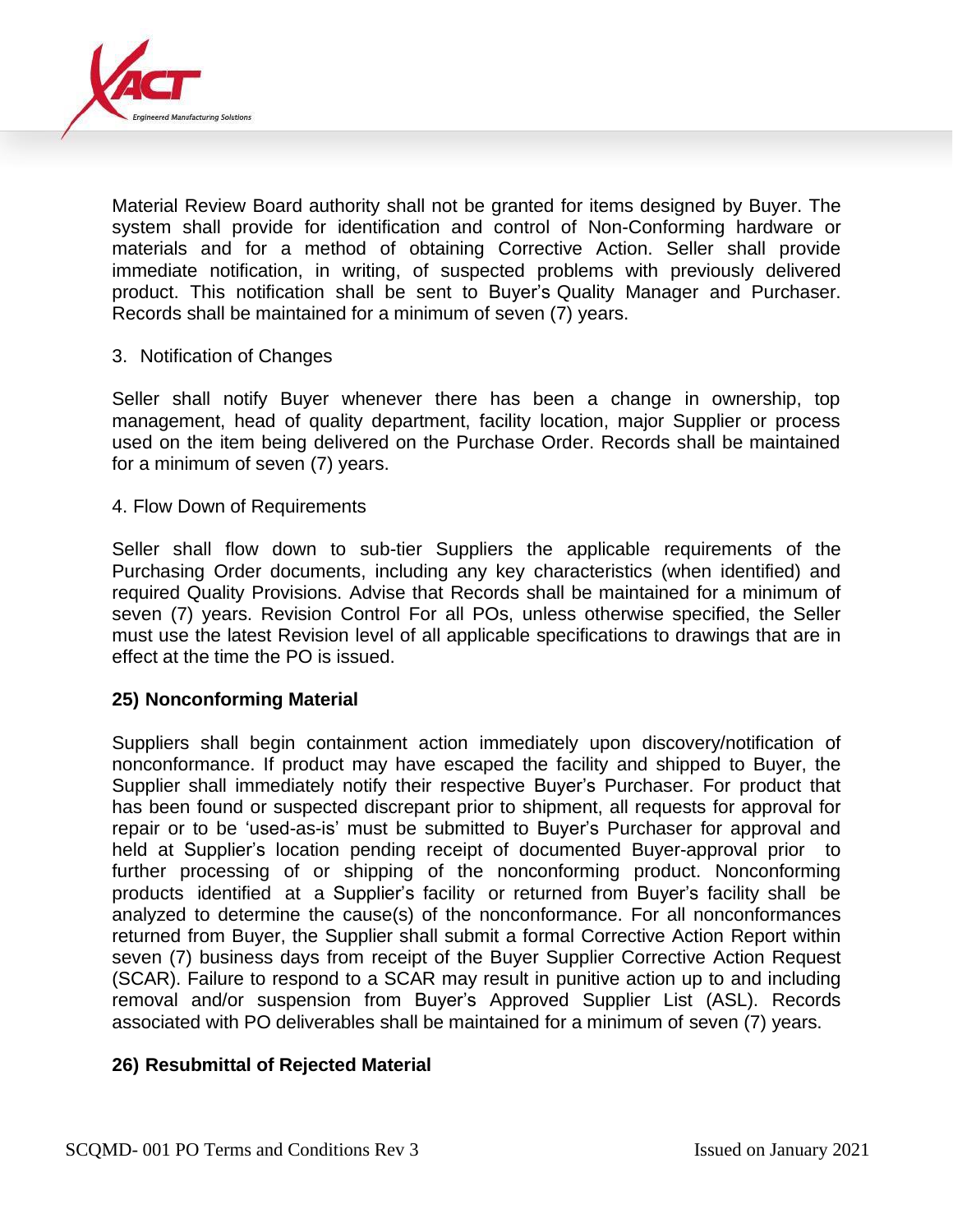

All material rejected by Buyer's Purchasing Agent and subsequently resubmitted by the Seller shall bear adequate identification of such resubmission either with the material or the Seller's shipping document. Reference shall be made to Buyer's rejection document and evidence given at the time of shipment or at Final Source Inspection that the causes for rejection have been corrected.

## **27) Failure Review and Corrective Action**

When requested by Buyer by the issuance of a Seller Corrective Action Request (SCAR), the Seller shall conduct investigations to determine Root Cause associated with non-compliant conditions or Failure trends identified in the SCAR. Positive Corrective Actions shall be implemented to ensure the Root Cause conditions are eliminated. Seller shall provide written response to Buyer's SCARs within 30 days and, when requested, provide status reports every seven (7) days until the Root Cause has been identified and associated Corrective Actions have been implemented to Buyer's satisfaction. Records associated with PO deliverables shall be maintained for a minimum of seven (7) years.

## **28) Configuration Management – Design Change Authorization**

After Buyer has approved the Product Design, changes to the design shall be made in accordance with the following requirements:

- 1. Definitions:
	- a. Minor Change: no applicable change to fit, form or function.
	- b. Major Change: affects fit, form or function.
- 2. Requirements:
	- a. Change Evaluation: Seller shall evaluate proposed design changes to determine if change requires approval by Buyer before implementation.
	- b. Approval is not required for the situation determined below:
		- a. Drawing correction due to Typos
		- b. Non-Complex Component replacement with equal or better reliability
		- c. Nut, Bolt, Screw, washer changes that do not affect form, fit and function

## **29) Final Inspection (Manufacturer's Only)**

Seller shall not use a sample inspection plan when performing Final Inspection on items designed by Buyer. If a Seller plans to use sample inspection during the final inspection process, the Seller shall obtain written authorization from Buyer's Purchasing Agent prior to delivery of the product. Records associated with PO deliverables shall be maintained for a minimum of seven (7) years.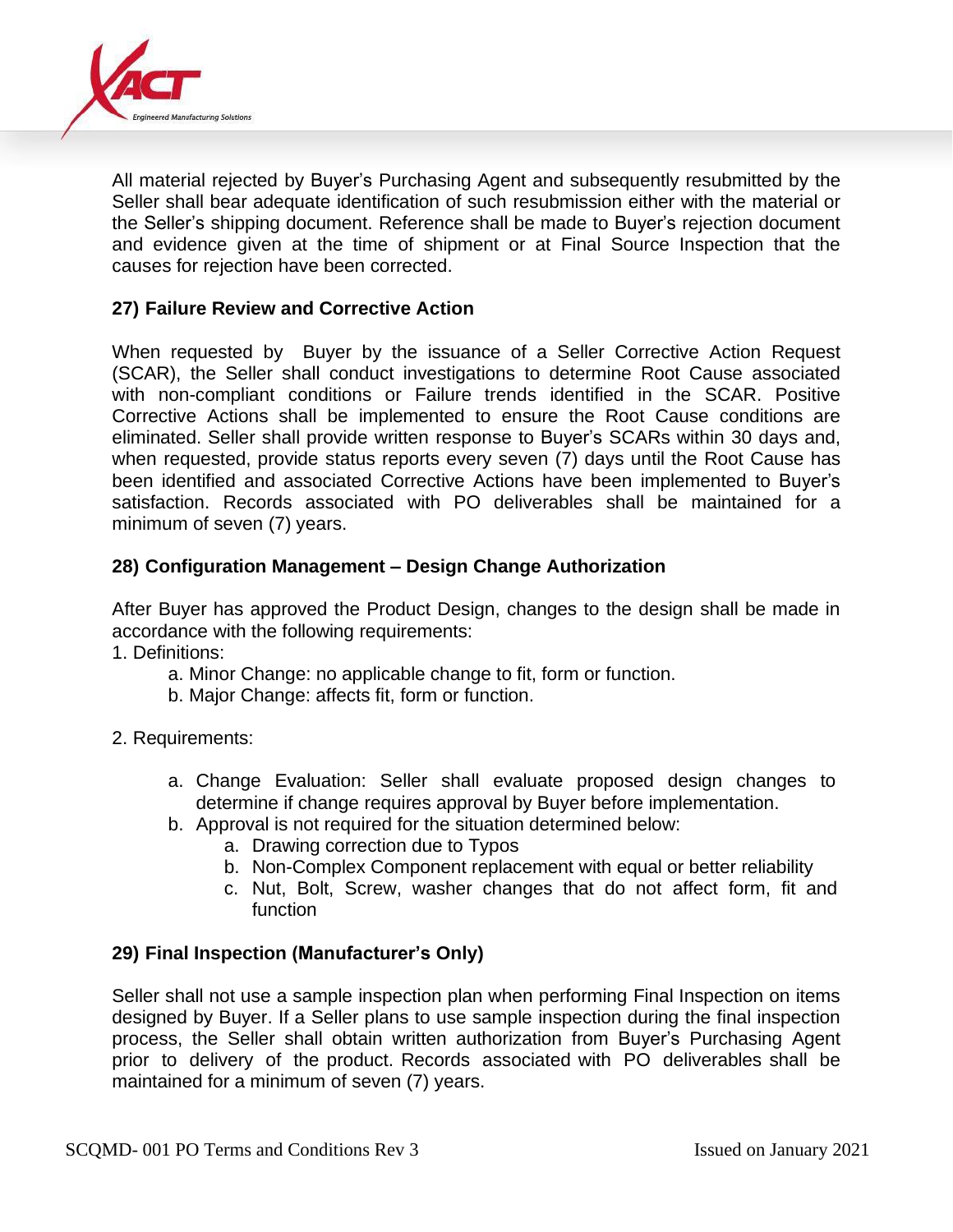

## **30) Standard Package Requirements: General**

Seller agrees to package all items to be supplied under this contract utilizing best commercial practice unless specifically requested otherwise per any other clause of this contract. Recommendation dependent on Product type: Product must be individually packaged in non-static plastic, bubble wrap, or similar protective material and arranged in orderly layer(s), a divided container or individual boxes in a larger container are preferred. Layers must be separated by cardboard or plastic dividers. Individual part foam immobilization is also acceptable. Each shipment shall have a Packing Slip on the outside of the box for each PO inside the box.

Test Reports shall be included as applicable. Inspection data and certifications as required by the indication on the PO order and any documents referenced therein, shall accompany each shipment.

Seller shall control all preservation, packing, storage, shipping and handling to assure all materials are adequately protected during all phases of procurement and assure compliance with any special handling and shipping requirements as may be specified.

#### **Standard Package Requirements: Specific**

All items listed on this PO shall be packaged in accordance with the following indicated specifications and/or procedures.

#### ESD-Sensitive Components

• No loose packaging materials, foam pellets, popcorn or shrink wrap allowed. A-A-59135 Packaging Material ESD protective foam between parts and in containers is acceptable.

- Electrostatic protective packaging, when specified, shall comply to MIL-STD-1686.
- Charge decay is < 2 seconds.
- Surface resistance 106 1012 ohms/sq.
- Shielding packaging, when specified, shall conform to MIL-B-81705 types I of III.
- Alternative packaging and/or materials must be approved by Buyer prior to shipment.
- Materials shall be non-corrosive if used in direct contact with item (MIL-81705).

• Recommended tray material for items listed as ESDS is 'Static Intercept polyethylene, A-A59136 closed cell foam or protective bubble pack between parts is acceptable

#### **Material Safety Standard**

Seller shall include manufacturer's product safety information with each shipment. These are commonly known as Safety Data Sheets – SDS. This information shall contain at a minimum applicable product handling precautions and procedures, disposal information and emergency procedures for contact and contamination etc.

## **Minimum Shelf Life at Time of Delivery**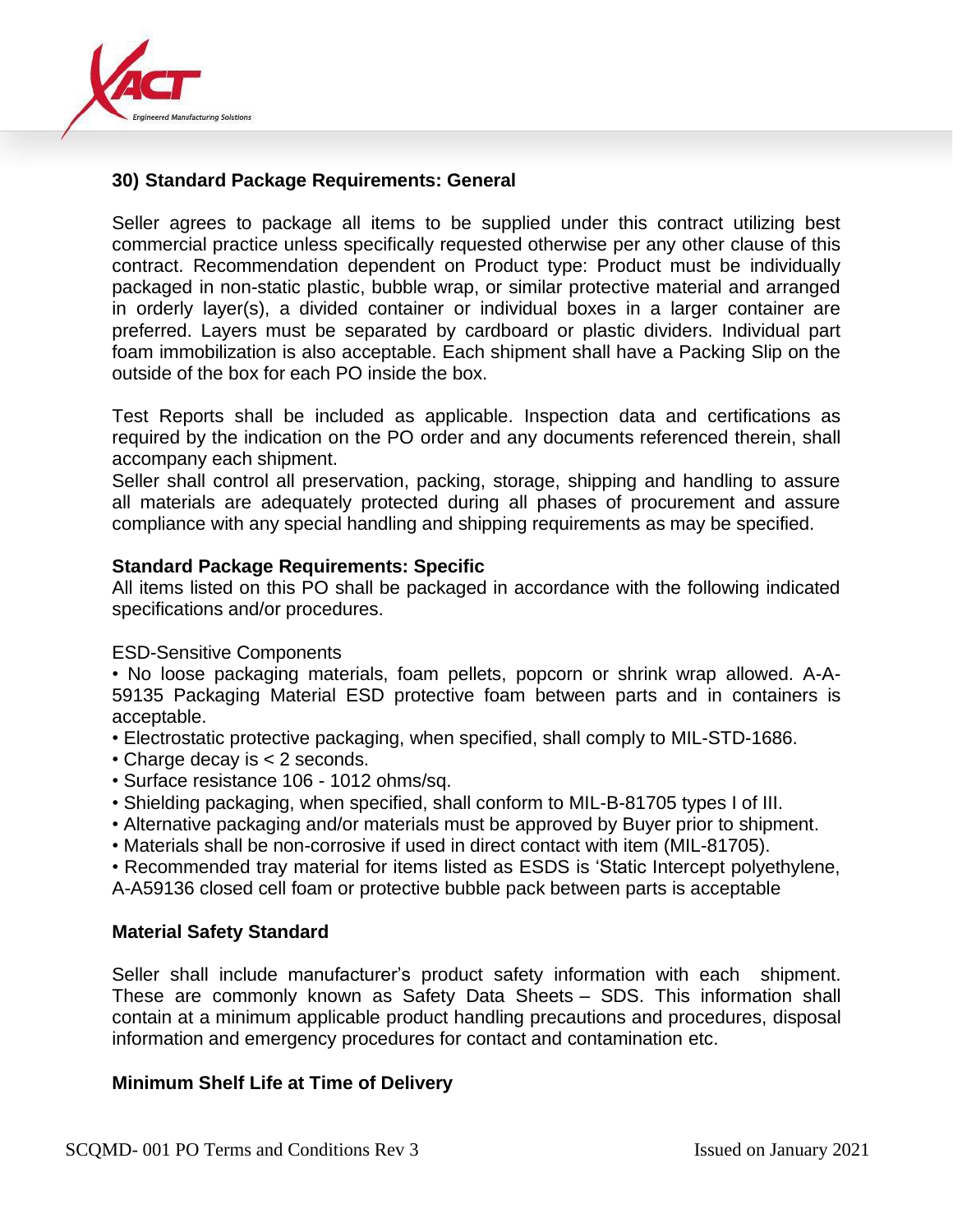

The product procured under this PO shall have a minimum remaining shelf life of 80% of the initial shelf life at the time of manufacture or, if greater, a minimum of 6 months.

## **Prohibited Substances**

Use of materials containing magnesium or magnesium alloys with high content of magnesium, rilsan, mercury, cadmium, hexavalent chromium, polybrominated biphenyls (PBB) or polybrominated diphenyl ethers (PBDE) shall be prohibited. If item(s) delivered under this PO contain one or more of the prohibited materials, contact Buyer's Purchaser immediately for directions and disposition.

## **Conflict-Free Minerals versus 'Conflict Minerals'**

Widely used in today's electronic industry are the minerals tantalum, tin, tungsten and gold (hereafter referred to as the 3 Ts and G), which may have originated from 'Conflict Minerals' operations, inferring these are mined in the 'Conflict Region', the eastern portion of the Democratic Republic of the Congo (DRC) and surrounding countries. XACT EMS specifically requests 'Conflict-Free" metals be utilized in the manufacturing of XACT EMS product. 'Conflict-Free' refers to metals originating outside the conflict region or if from within, mines or smelters that are certified as 'conflict-free' by an independent third party. When not possible to source 'Conflict-Free' labeled minerals, XACT EMS requests all Suppliers to monitor current suppliers on the origin of 'Conflict Minerals' used in the manufacturing of XACT EMS product.

When requested by XACT EMS, Suppliers are to provide top-level source/smelter information using the standardized EICC/Ge SI Conflict Minerals Reporting Template.

## **31)Insurance**

Seller shall maintain during the term of this Order, at its own expense, the following insurance in amounts reasonably acceptable to Buyer (including as set forth in a separate written agreement between the parties), but in no event less than the amounts set forth herein:

Workers' Compensation insurance as required by law,

Employer's liability insurance of at least \$1,000,000 per occurrence, \$2,000,000 aggregate,

General liability insurance of at least \$5,000,000 per occurrence and \$5,000,000 aggregate,

Automobile insurance with combined single limits of \$2,000,000, and

Seller agrees to provide Buyer with 30 days written notice of any change in, or cancellation of, the insurance. Upon request, Seller shall provide Buyer with a certificate of insurance evidencing that the required minimum coverage is in effect and that Buyer and representatives are named as additional insureds, provide a waiver of subrogation clause in favor of the additional insureds (except with regard to Seller's Worker's Compensation insurance and employer's liability coverage), and provide that all coverage provided by the Seller shall be primary. Such insurance shall also cover the